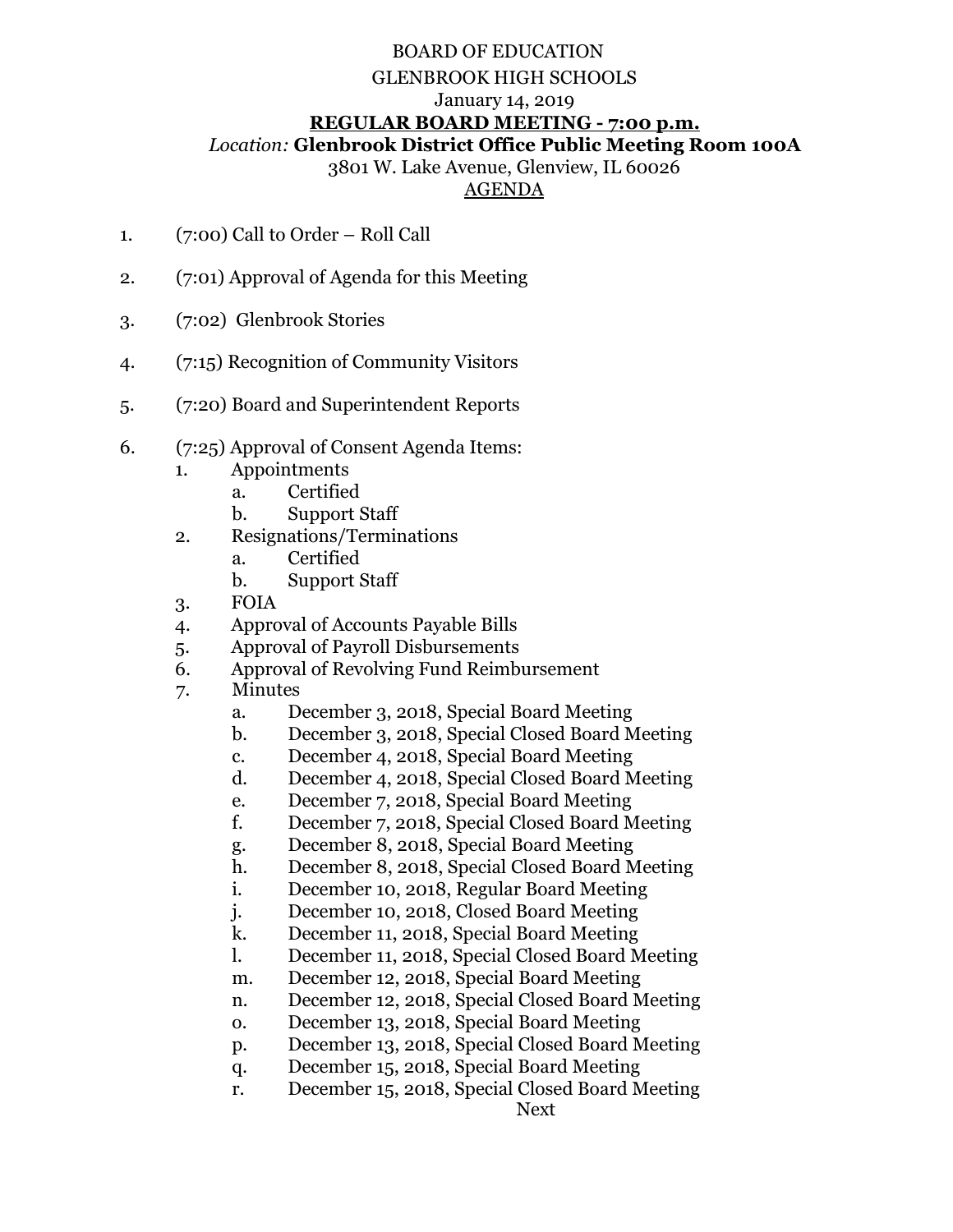- s. December 27, 2018, Special Board Meeting
- t. December 27, 2018, Special Closed Board Meeting
- 8. Gifts
- 9. GBS Yearbook CSPA Trip to New York, NY
- 10. Request of Approval for Professional Leave Expenses: Northwestern University Educational Coaching Network Annual Conference
- 7. (7:30) Discussion/Action: School Calendar Survey Results
- 8. (7:45) Discussion/Action: Discussion/Action: New Course Proposals
- 9. (8:00) Public Hearing: Approval of Driver Education Fee Waiver Application
- 10. (8:05) Discussion/Action: Approval of Driver Education Fee Waiver Application
- 11. (8:20) Miscellaneous Topics
- 12. (8:21) Review and Summary of Board Meeting
- 13. (8:22) Agenda Items for Future Board Meetings

Future Regular Meeting Dates:

Monday, January 28, 2019 - 7:00 p.m. - Regular Board Meeting

- 14. (8:25) Closed Session: To consider the appointment, employment, compensation, discipline, performance, or dismissal of specific employees of the public body or legal counsel for the public body, including hearing testimony on a complaint lodged against an employee of the public body or against legal counsel for the public body to determine its validity; collective negotiating matters between the public body and its employees or their representatives, or deliberations concerning salary schedules for one or more classes of employees; The selection of a person to fill a public office, as defined in this Act, including a vacancy in a public office, when the public body is given power to appoint under law or ordinance, or the discipline, performance or removal of the occupant of a public office, when the public body is given power to remove the occupant under law or ordinance; the purchase or lease of real property for the use of the public body, including meetings held for the purpose of discussing whether a particular parcel should be acquired; the setting of a price for sale or lease of property owned by the public body; Security procedures and the use of personnel and equipment to respond to an actual, a threatened, or a reasonably potential danger to the safety of employees, students, staff, the public, or public property; student disciplinary cases; the placement of individual students in special education programs and other matters relating to individual students; and litigation, when an action against, affecting or on behalf of the particular public body has been filed and is pending before a court or administrative tribunal, or when the public body finds that an action is probable or imminent, in which case the basis for the finding shall be recorded and entered into the minutes of the closed meeting. (Section 2(c) (1), (2), (3), (5), (6), (8), (9), (10) and (11) of the Open Meetings Act).
- 15. (8:55) Possible Action Regarding Student Discipline
- 16. (8:56) Possible Settlement Agreement with Certificated Staff Member
- 17. (8:57) Possible Resignation Agreement with a Non-Certificated Staff Member